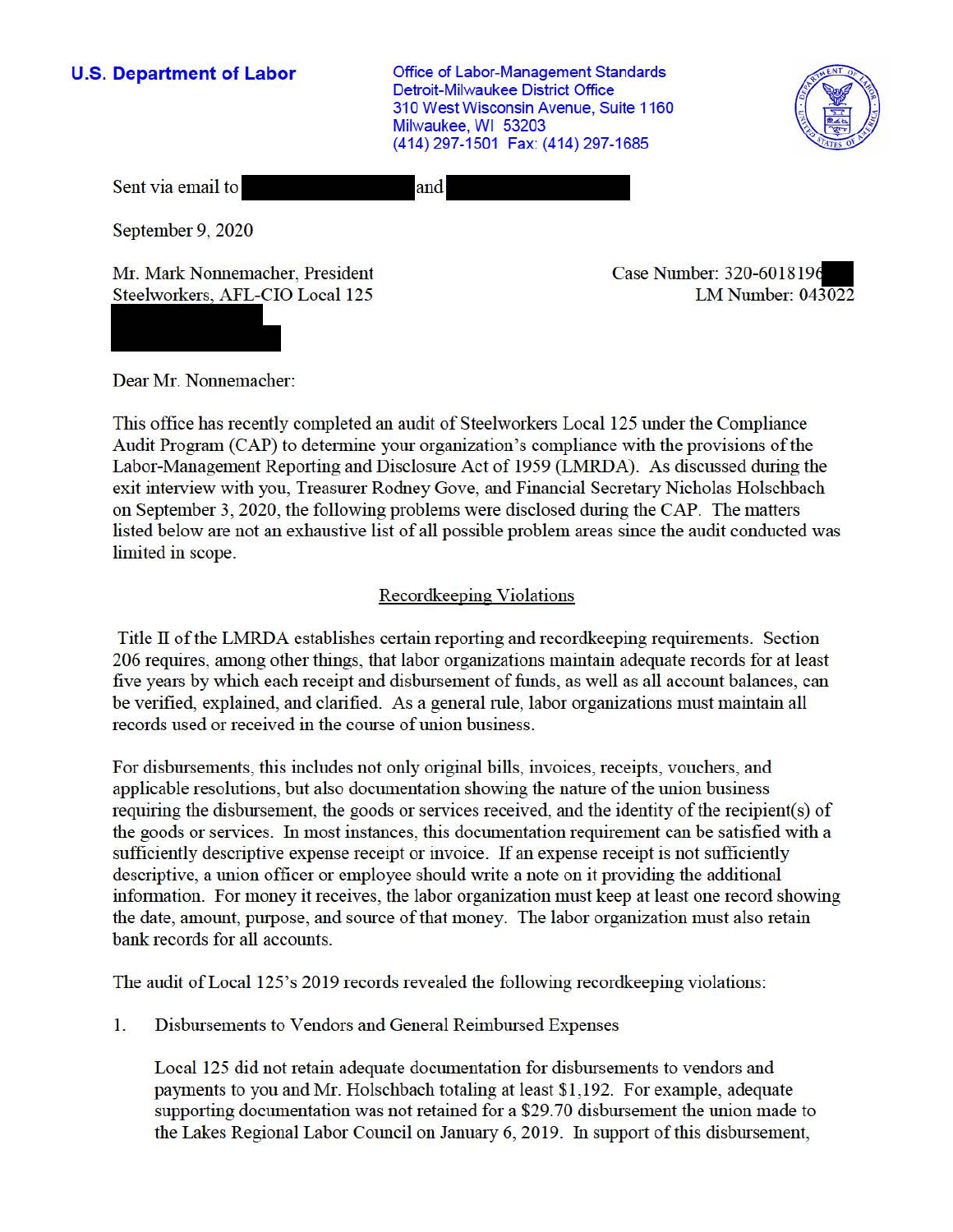printer ink you purchased for the union. In support of this payment, Local 125 only Local 125 only retained a check stub, which is not sufficient. As another example, adequate supporting documentation was not retained for a \$44.87 reimbursement to you for retained a check stub, which is not sufficient.

 disbursements. The president and treasurer (or corresponding principal officers) of your As noted above, labor organizations must retain original receipts, bills, and vouchers for all union, who are required to sign your union's LM report, are responsible for properly maintaining union records.

## 2. Disposition of Property

the year. Local 125 did not maintain an inventory of tee-shirts and it sold or gave away during the audit period. While Local 125 retained records that identified the persons who received the tee-shirts and the dates the tee-shirts were sold or given away, it did not maintain records that identified the tee-shirts (and their value) that were on hand at the beginning and end of

 each year in Item 30 (Other Assets) of the LM-3. The union must retain an inventory or The union must report the value of any union property on hand at the beginning and end of similar record of property on hand to verify, clarify, and explain the information that must be reported in Item 30. The union must record in at least one record the date and amount received from each sale of union hats, jackets, and other items.

 identify the date the items were given away and the recipients of those items. In addition, in the case of items given away to members, the union must retain records that

### 3. Lost Wages

 during the audit year. The union must maintain records in support of lost wage claims that applicable rate of pay, or adequately describe the union business conducted. Local 125 did not retain adequate documentation for lost wage reimbursement payments to you, Mr. Holschbach, Mr. Gove, and Vice President Marcos Alfaro totaling at least \$2,348 identify each date lost wages were incurred, the number of hours lost on each date, the applicable rate of pay, and a description of the union business conducted. The audit found that Local 125 retained vouchers for lost wage reimbursements, but in some instances the vouchers were not sufficient because you, Mr. Holschbach, Mr. Gove, and Mr. Alfaro did not always identify the actual date the lost wages were incurred, identify the correct

 that contained a sample of an expense voucher Local 125 may use to satisfy this During the exit interview, I provided a compliance tip sheet, *Union Lost Time Payments*, requirement. The sample identifies the type of information and documentation that the local must maintain for lost wages and other officer expenses.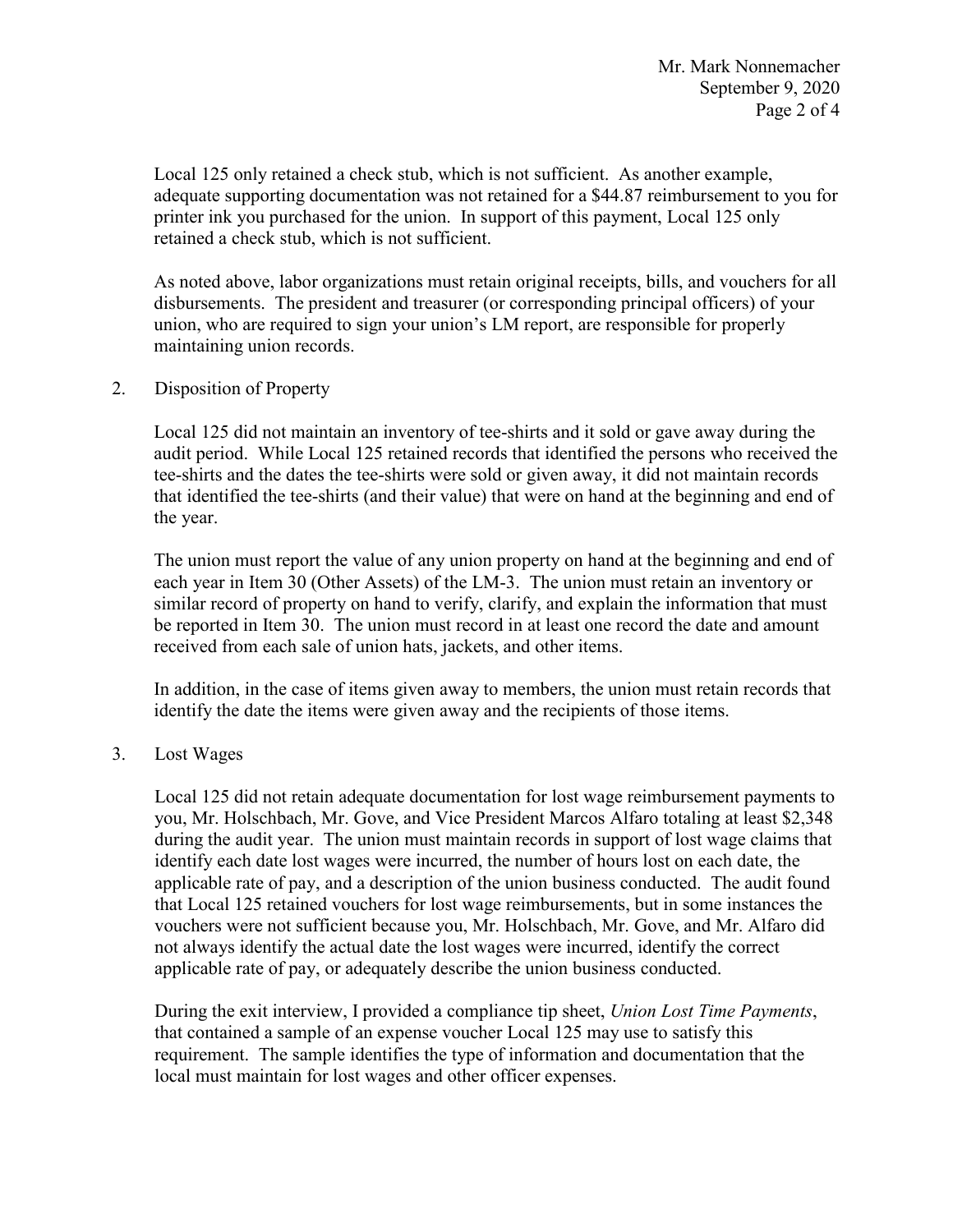Based on your assurance that Local 125 will retain adequate documentation in the future, OLMS will take no further enforcement action at this time regarding the above violations.

## Reporting Violations

 Labor Organization Annual Report (Form LM-3) filed by Local 125 for the fiscal year ended The audit disclosed a violation of LMRDA Section 201(b), which requires labor organizations to file annual financial reports accurately disclosing their financial condition and operations. The December 31, 2019, was deficient in the following areas:

1. Acquire/Dispose of Property

 the union gave away gift cards totaling more than \$1,100 during the year. The union must information section of the LM report along with the identity of the recipient(s) or donor(s) "members" or "new retirees." In addition, the union must report the cost, book value, and Item 13 (During the reporting period did your organization acquire or dispose of any assets in any manner other than by purchase or sale?) should have been answered, "Yes," because identify the type and value of any property received or given away in the additional of such property. The union does not have to itemize every recipient of such giveaways by name. The union can describe the recipients by broad categories if appropriate such as trade-in allowance for assets that it traded in.

2. Officers and Disbursements to Officers

 held office during the year, regardless of whether they received any payments from the The audit revealed that Local 125 did not report Trustees Robert Fuller and Al Kafka or Metal Ware Stewards James Meinelt and Alice Wiena as union officers in Item 24 (All Officers and Disbursements to Officers). The union must report in Item 24 all persons who union.

 time) of \$7,248; however, the total amount reported in Column D of Item 24 for Mr. Meinelt, and Ms. Wiena received gross salary (including lost time) totaling \$1,423; to them in Item 24. It's not clear what caused Mr. Holschbach's gross salary to be over reported, but it appears that Local 125 erroneously reported the gross salary payments to Mr. Kafka, Mr. Meinelt, and Ms. Wiena in Item 46 (Disbursements to Employees). The audit also revealed that Local 125 over reported gross salary payments it made to Mr. Holschbach and did not include gross salary payments it made to Mr. Kafka, Mr. Meinelt, and Ms. Wiena in the amounts reported in Item 24, Column D (Gross Salary). Local 125's disbursements records indicate that Mr. Holschbach received gross salary (including lost Holschbach was \$7,465. Local 125's disbursement records indicate that Mr. Kafka, Mr. however, Local 125 did not report Mr. Kafka, Mr. Meinelt, and Ms. Wiena or the payments

 did not include some reimbursements it made to Mr. Gove, Mr. Alfaro, and Unit President Robert Farmer in the amounts reported in Item 24, Column E (Allowances and Other Further, Local 125 over reported reimbursements it made to you and Mr. Holschbach and